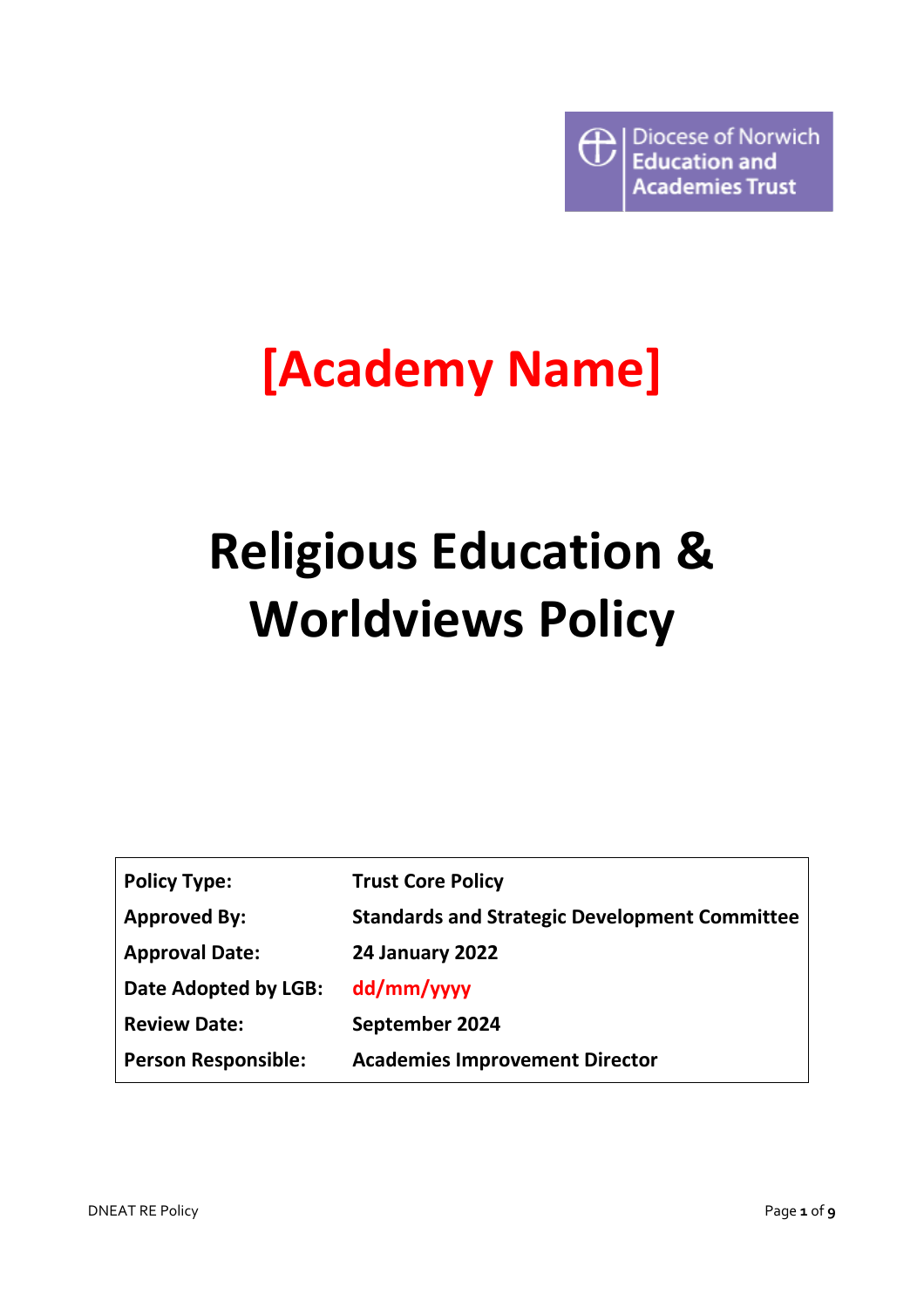# **Summary of Changes**

The model policy has been revised to reflect these changes to the statutory guidance as outlined below.

| Page           | <b>Section</b>       | <b>Amendment</b>                                                                     | Date of          |
|----------------|----------------------|--------------------------------------------------------------------------------------|------------------|
| Ref.           |                      |                                                                                      | Change           |
| All            |                      | Policy has been heavily re-written so not appropriate to                             | June             |
|                |                      | include amendment history - treat as new                                             | 2018             |
| 3              | Aims                 | The broad aims of religious education (RE) are set out within the                    | March            |
|                |                      | locally agreed syllabus and the Church of England Education Office                   | 2020             |
|                |                      | Statement of Entitlement (2016) (2019).                                              |                  |
| 4              | Curriculum           | In accordance with the Statement of Entitlement (2016) (2019),                       | November<br>2021 |
|                |                      | 2/3 at least 51% of curriculum time is allocated to the teaching of                  |                  |
|                |                      | Christianity (the majority)                                                          |                  |
| 4              | Curriculum           | Added the phrases of the multi-disciplines that pupils will use.                     | November<br>2021 |
| 4              | Curriculum           | Added expectation regarding RE and EYFS.                                             | November<br>2021 |
| 5              | Curriculum           | Added expectation around curriculum mapping of RE.                                   | November<br>2021 |
| 5              | <b>Teaching RE</b>   | Statement added about remote learning provision for RE                               | November<br>2021 |
| 5              | Assessment           | Statement added about moderation of pupils work in RE within<br>the trust.           | November<br>2021 |
| 6              | Assessment           | Updated statement about assessment - to include to ensure chil-                      | November         |
|                |                      | dren get better at RE, to align with Ofsted RE Research Review rec-<br>ommendations. | 2021             |
| 6              | Monitoring           | Added a statement related to monitoring staff confidence and                         | November         |
|                |                      | subject knowledge to align with Ofsted RE Research Review rec-                       | 2021             |
|                |                      | ommendations.                                                                        |                  |
| $\overline{7}$ | Responsibil-         | Added a bullet point referring to REQM, matching core expecta-                       | November<br>2021 |
|                | ities                | tion of DNEAT.                                                                       |                  |
| 8              | Right to<br>Withdraw | Added statement on expecting academies to keep a record of re-                       | November<br>2021 |
|                |                      | quests and reasons for withdrawal from RE.                                           |                  |
| 9              | Role of RE<br>Leader | Added expectation of RE Subject Leader Job Description.                              | November<br>2021 |
| 10             | Professional         | Added a statement related to the training and development pro-                       | November<br>2021 |
|                | Develop-<br>ment     | vided by the trust                                                                   |                  |
| 11             | The contribu-        | Added reference to Global Neighbours Scheme.                                         | November         |
|                | tion RE<br>makes to  |                                                                                      | 2021             |
|                | other curricu-       |                                                                                      |                  |
|                | lum aims             |                                                                                      |                  |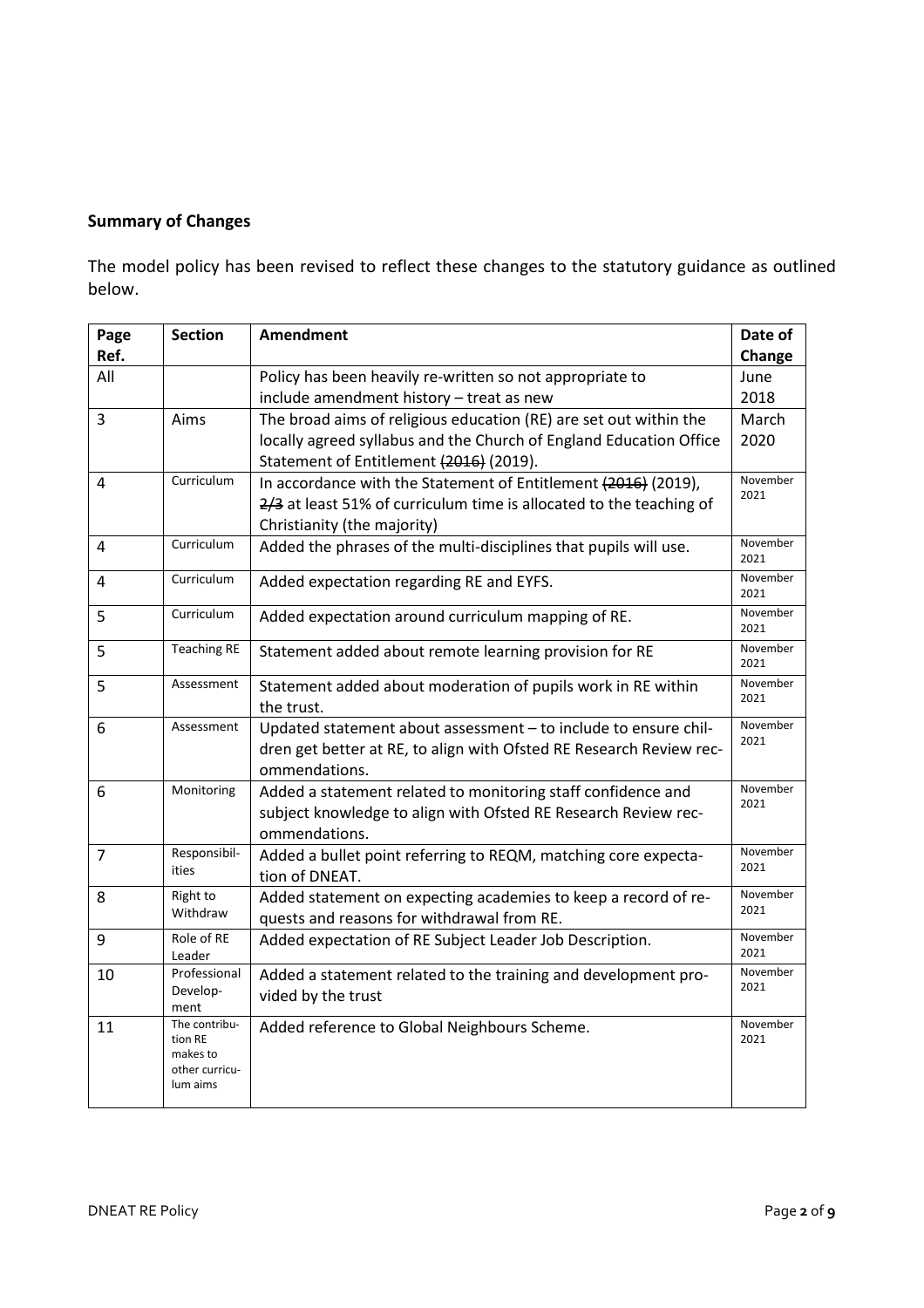# **Roles and Accountabilities**

The Diocese of Norwich Education and Academies Trust is accountable for all policies across its Academies. All policies whether relating to an individual academy or the whole Trust will be written and implemented in line with our ethos and values as articulated in our prospectus. We are committed to the provision of high quality education in the context of the Christian values of service, thankfulness and humility where individuals are valued, aspirations are high, hope is nurtured, and talents released.

A Scheme of Delegation for each academy sets out the responsibilities of the Local Governing Body and Principal / Head Teacher. The Principal / Head Teacher of each academy is responsible for the implementation of all policies of the Academy Trust.

All employees of the Academy Trust are subject to the Trust's policies.

# **Academy Mission Statement**

Our aspiration is that all our academies are beacons of excellence for RE provision. Each academy will receive training and development for the Religious Education Quality Mark (REQM) to either its bronze, silver or gold standard (depending upon from where an academy starts and its current provision). The REQM offers general school improvement delivered through specific aspects of Religious Education.

### **RE Policy Statement**

Religious education is unique in the academy curriculum in that it is neither a core subject nor a foundation subject but the 1988 Education Act states that 'Religious Education has equal standing in relation to core subjects of the National Curriculum in that it is compulsory for all registered pupils'.

DNEAT's provision of RE must be in accordance with the Trust Deed of each of the Academies. The Trustees have decided, following advice from the diocese, to adopt the principles of the Locally Agreed Syllabus for Religious Education (*Norfolk/Suffolk*) and supplement this with material from the Diocese.

Each DNEAT academy is inspected under Section 48 of the Education Act 2005, and it will be inspected under its previous designation as a Voluntary Controlled or Voluntary Aided school. Religious education is reported on through this inspection.

### **Aims**

The broad aims of religious education (RE) are set out within the locally agreed syllabus and the Church of England Education Office Statement of Entitlement (2019). The purpose of religious education in all academies is to promote religious literacy. By this we mean that pupils are able to hold balanced and wellinformed conversations about religion, worldviews and belief.

The aims of religious education are to enable pupils to:

- Know about and understand Christianity as a living faith that influences the lives of people worldwide and as the religion that has most shaped British Culture and heritage.
- Give a theologically informed and thoughtful account of Christianity as a living and diverse faith.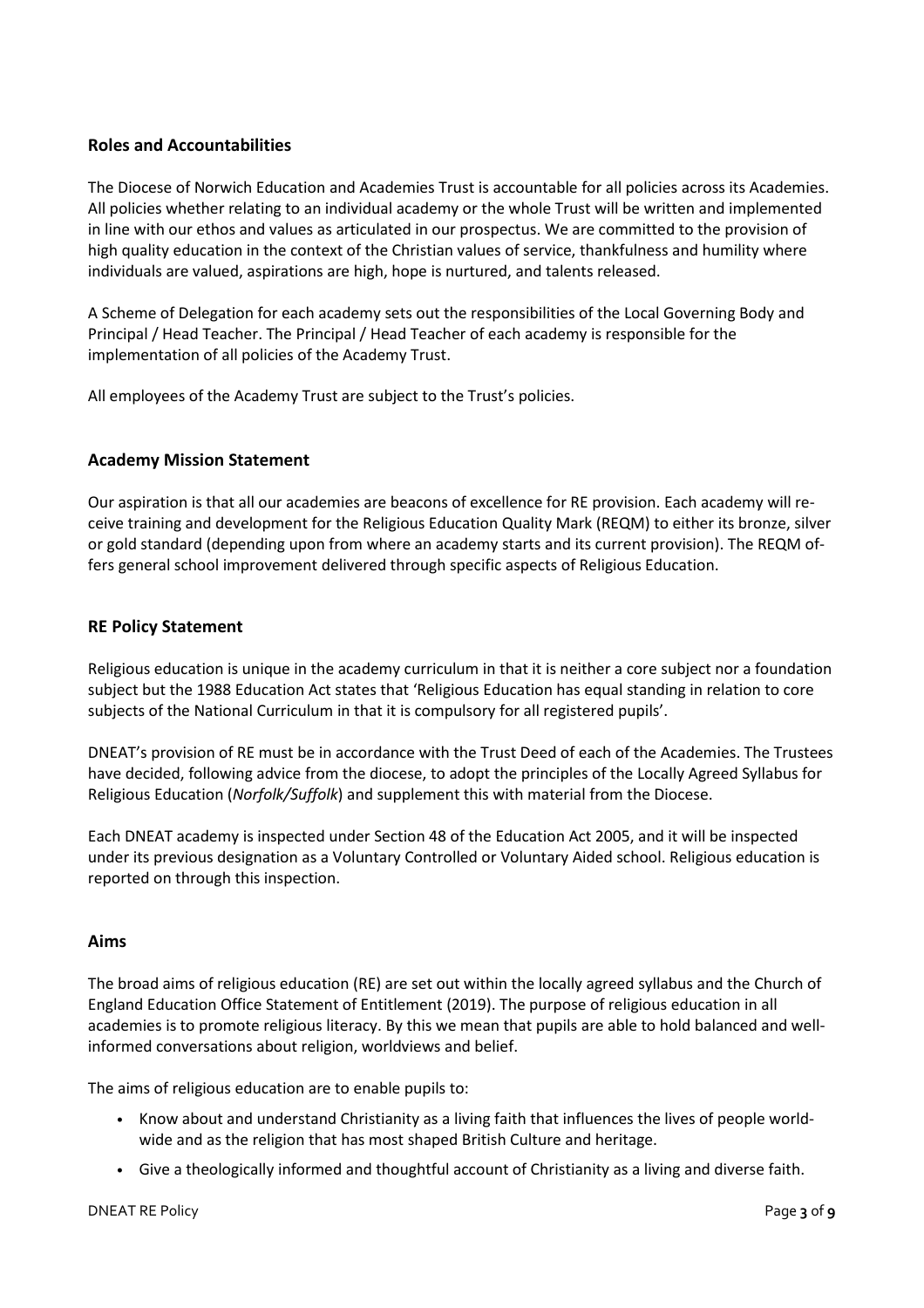- Know about and understand other major world religions and world views, their impact on society, culture and the wider world, enabling pupils to express ideas and insights.
- Show a well-informed, balanced and respectful attitude to religions and world views
- Engage in meaningful and well-informed dialogue with those of other faiths and none
- Reflect critically and responsibly on their own spiritual, philosophical and ethical convictions, exploring and enriching their own beliefs and values.

## **Curriculum**

The curriculum for RE is designed to ensure religious literacy lies at the heart. A multi-disciplinary approach to curriculum design provides a balance between theology, philosophy and the human/social sciences.

| Theology:              | This examines where beliefs come from, how they have changed over time,<br>how they are applied differently in different contexts and how they relate<br>to each other. For pupils we may describe this as thinking through<br>believing.                |
|------------------------|----------------------------------------------------------------------------------------------------------------------------------------------------------------------------------------------------------------------------------------------------------|
| Philosophy:            | This is about finding out how and whether things make sense. It deals with<br>questions of morality and ethics. It takes seriously questions about reality,<br>knowledge and existence. For pupils we may describe this as thinking<br>through thinking. |
| Human/Social sciences: | This explores the diverse ways in which people practice their beliefs, both<br>now and in the past. It engages with the impact of beliefs on individuals,<br>communities and societies. For pupils we may describe this as thinking<br>through living.   |

These three disciplines provide lenses through which each enquiry question is approached.

In accordance with the structure of the locally agreed syllabus we have agreed that:

- At KS 1 pupils study primarily Christianity and Judaism, with reference made to other principal religions, beliefs and worldviews.
- At KS 2 pupils study primarily Christianity, Islam and Hinduism, with reference made to other principal religions, beliefs and worldview.
- Whilst EYFS does not need to provide RE as a subject, as we have chosen to adopt the locally agreed syllabus, there is an expectation that RE is encountered in EYFS through continuous provision. The multi-disciplines will be introduced, and Christianity will primarily be studied. Some academies may choose to also include festivals from other major religions e.g. Diwali.

In accordance with the Statement of Entitlement (2019), at least 51% of curriculum time (the majority) is allocated to the teaching of Christianity. This entitlement is met both through the weekly or blocked teaching of RE, and through additional RE days which focus on an aspect of the Christian Faith.

The use of the resource *Understanding Christianity* particularly supports the development of the theological perspective.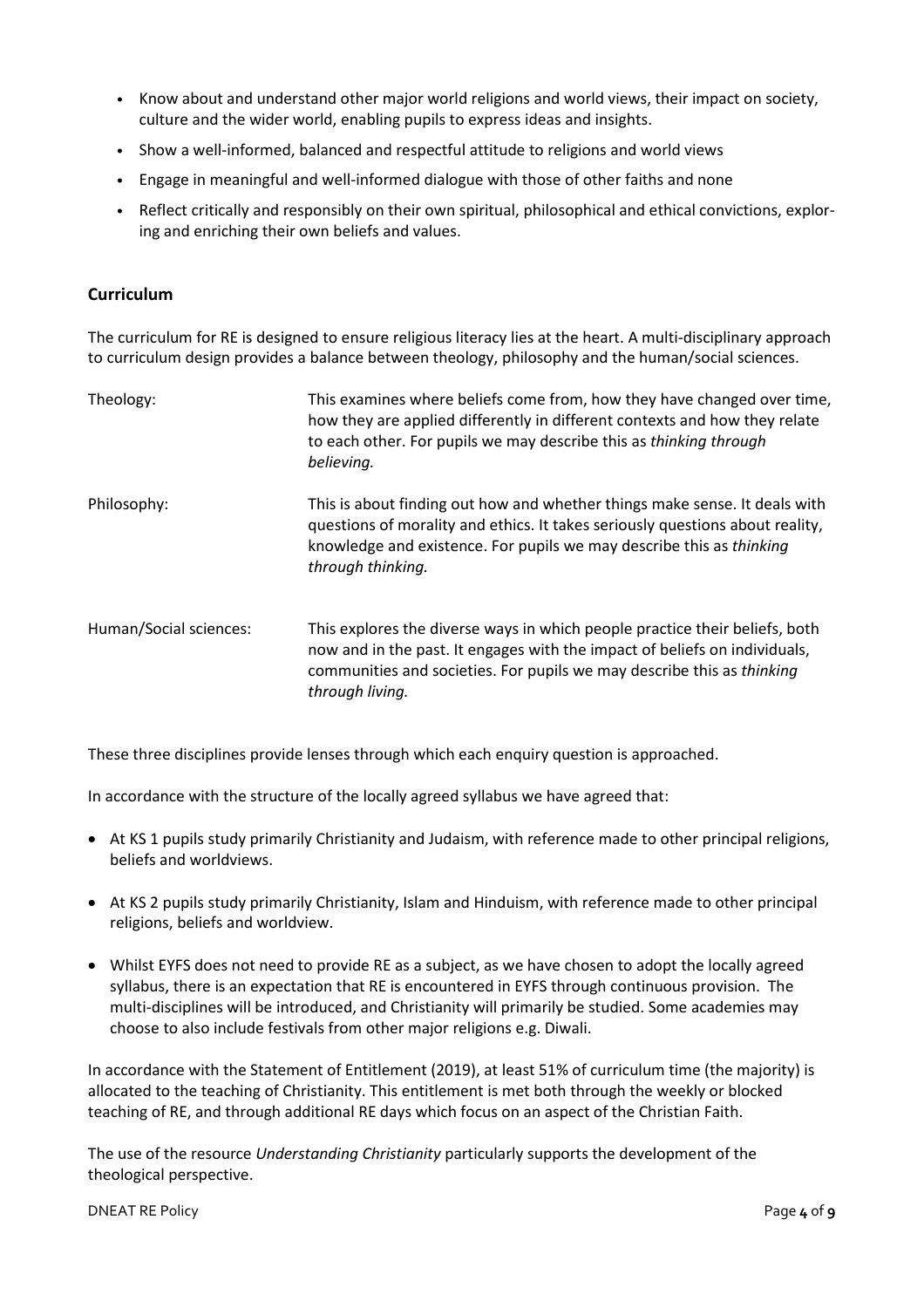It is expected that each academy has developed a clear curriculum map for Religious education that identifies the multi-disciplines, the enquiry big questions and plots the substantive knowledge and ways of knowing. This will provide a systematic and progressive curriculum that develops in complexity and builds on prior learning experiences in a meaningful way. It will provide deeper learning rather than excessive subject content.

# **Teaching RE**

Religious education uses an enquiry-based approach to learning. This is based on the best practice framework in the Norfolk/Suffolk agreed syllabus. This approach enables pupils to focus on an enquiry question which explores aspects of the theological, philosophical and human/social sciences. A range of teaching strategies are used to ensure learning is challenging and relevant including the use of art, music, thinking skills, artefacts and stories.

Where possible we want our pupils to have opportunities to encounter local faith communities through visits to local places of worship or visits from members of local faith communities. Remote Learning will utilise online resources to facilitate virtual visits or visitors to ensure high quality RE is still being delivered.

# **Assessment**

Pupils are assessed in terms of how they are making progress in relation to the theological, philosophical and human/social sciences disciplines within RE. In broad terms the following principles have been applied to each aspect in terms of what it means to become more religiously literate:

- Extending knowledge and understanding from the concrete and familiar to the abstract and complex
- Moving from simple ideas and beliefs/concepts to making connections between them and placing these within a bigger picture or meta-narrative
- Demonstrating increasing layers of interpretation of religion, religions, beliefs and worldviews through engagement with a broadening and increasingly complex range of information
- Showing an increasing ability to critically question and form coherent, logical arguments, including increasing recognition of divergences of opinion about and the controversial nature of religion and belief
- Expressing a broadening understanding of diversity in terms of the nature of religion, religions and worldviews

Pupils are assessed using age-related expectations which are common across all DNEAT academies. This is done in a variety of ways e.g. through written activities, role play, art work, discussion… Progress is tracked using 'Pupil Asset.'

Moderation of pupils RE work is a core requirement of all DNEAT academies. Annual moderation of pupil outcomes determines a robust system for benchmarking and exemplifying standards in RE across the trust. It allows academies to collaborate, evaluate and develop practice in a supportive manner.

Assessment is regarded as an integral part of teaching and learning and is a continuous process. It is the responsibility of the class teacher to assess all pupils in their class. We assess the children to ensure that they primarily get better at RE, we also want to ensure they are making good progress in this subject and use it to plan future work.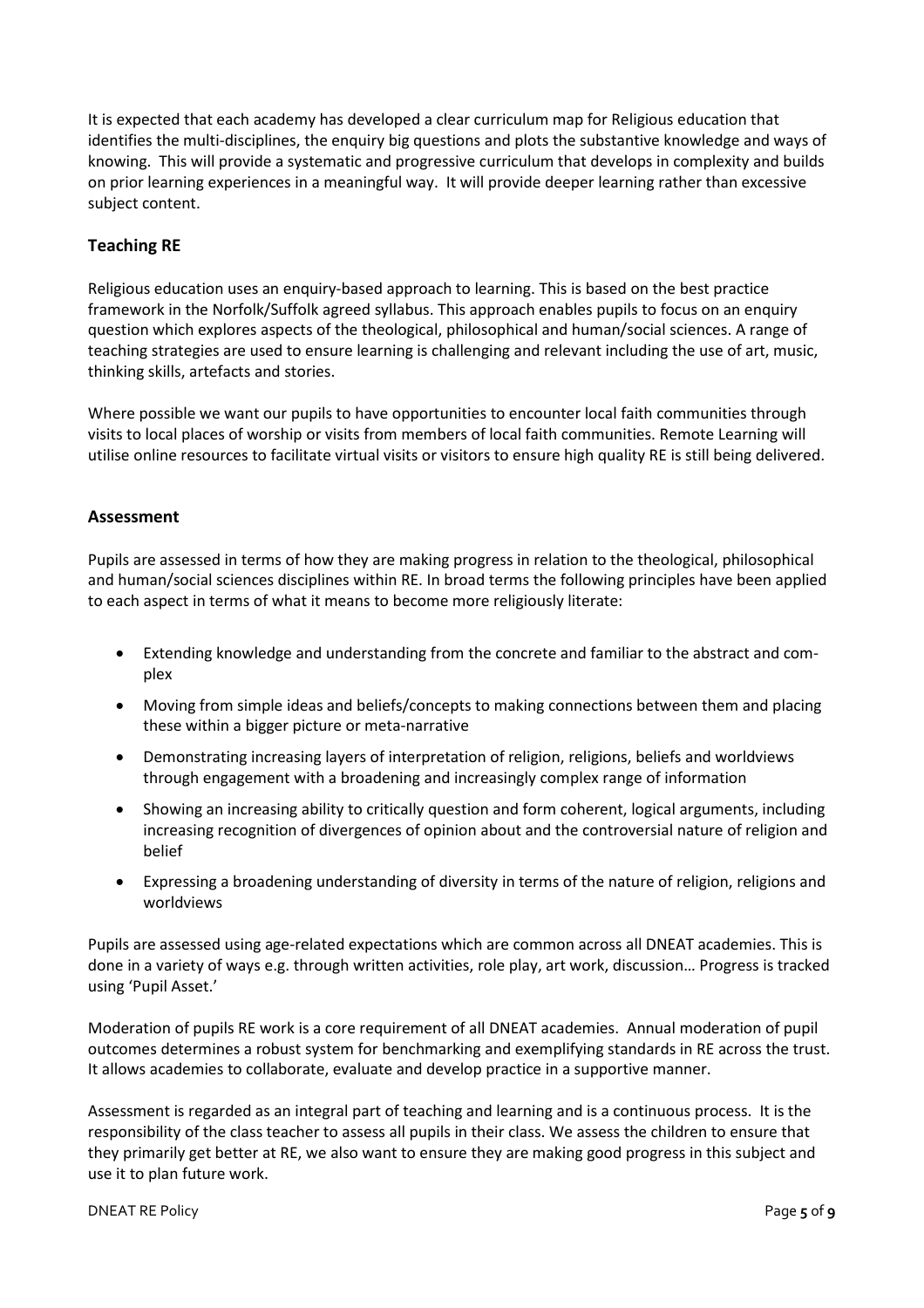In addition, pupils are encouraged to use self-assessment to evaluate their own knowledge and understanding. A comment about their progress is made in the annual report to parents.

# **Monitoring & Evaluation**

The RE Lead will monitor provision and standards within the academy through observation, looking at work, talking to children and reviewing the curriculum with staff.

The RE Lead will consider the professional development needs of the academy's staff through informal discussion, staff surveys and performance management (where appropriate). This is to ensure staff feel they hold a good subject knowledge and are confident to deliver the content and concepts of the RE curriculum in their academy.

The RE Lead is responsible for contributing to the academy's self-evaluation process. In addition, the governing body monitor the role of religious education in upholding the Trust Deed of the Academy and its contribution to the Christian ethos of the school.

# **Responsibilities for RE within each academy (Principal/Head teachers and Governors)**

As well as fulfilling their legal obligations, the local governing body and Principal/head teacher should also make sure that:

- all pupils make progress in achieving the aims of the RE curriculum
- the subject is well led and effectively managed
- standards and achievement in RE and the quality of the provision are subject to regular and effective self-evaluation
- those teaching RE are suitably qualified and trained in the subject and have regular and effective opportunities for CPD
- where appropriate, pupils have opportunities to take courses leading to an accredited qualification in the subject
- clear information is provided on the school website about the RE curriculum
- RE is resourced, staffed and timetabled so that the academy can fulfil its legal obligations on RE and pupils can make good progress
- where there are insufficient teachers in an academy who are prepared to teach RE, the principal/ head teacher ensures that pupils receive their entitlement to RE. In these circumstances, head teachers might wish to seek advice from the Diocese.
- the academy is working on securing the Religious Education Quality Mark (REQM) as part of the robust self-evaluation of RE in the academy.

# **The Right of Withdrawal From RE**

DNEAT academies are inclusive communities but recognise that parents have the legal right to withdraw their children from religious education on the grounds of conscience. However, the right of withdrawal does not extend to other areas of the curriculum when, as may happen on occasion, spontaneous questions on religious matters are raised by pupils or there are issues related to religion that arise in other subjects such as history or citizenship.

DNEAT RE Policy Page **6** of **9**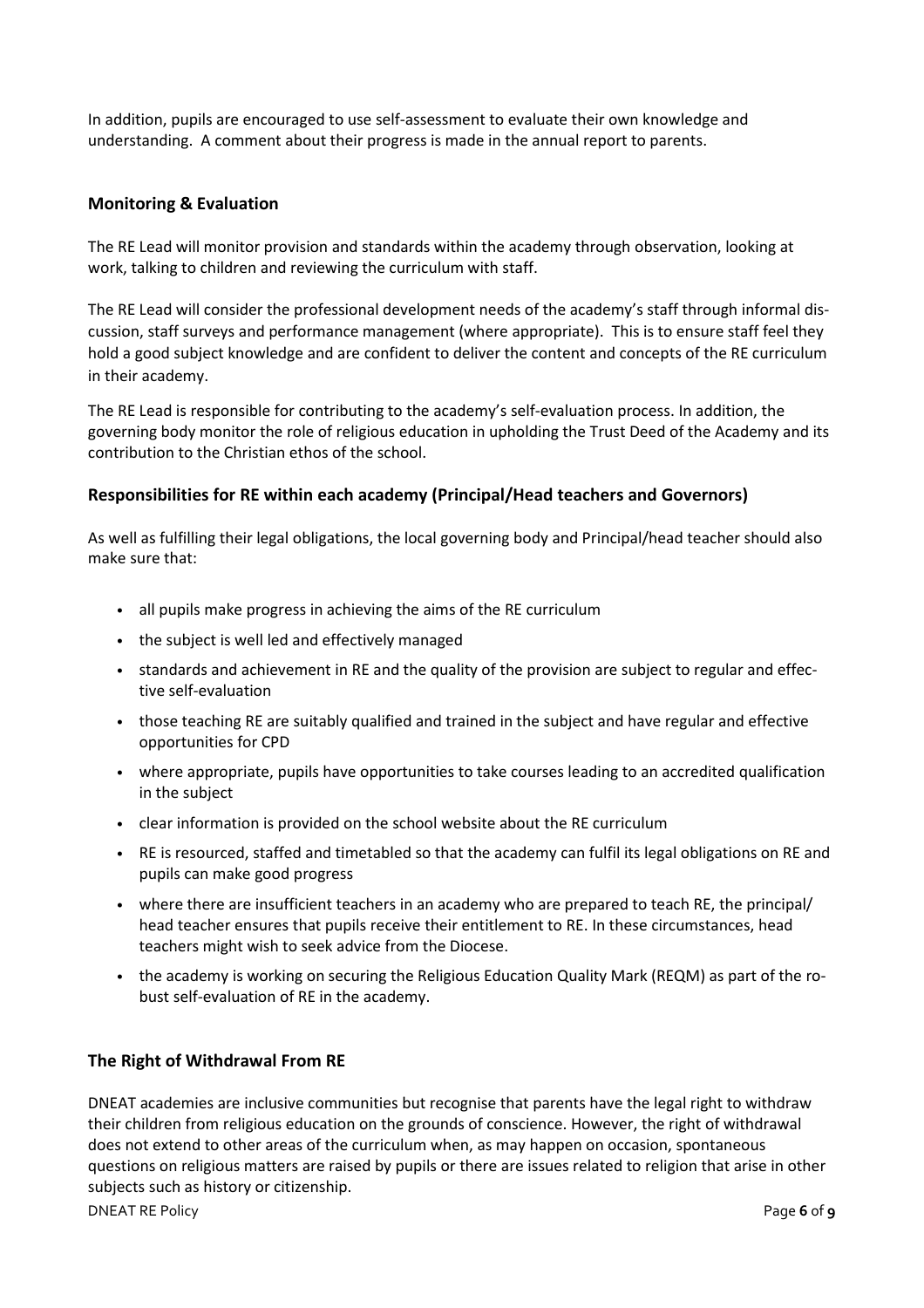We would ask any parent considering this to contact the principal/head teacher of their academy to discuss any concerns or anxieties about the policy, provision and practice of religious education.

DNEAT Academies will record any requests of withdrawal from RE and the reasons for this as they are required to report this as part of the Section 48 inspection process.

# **Managing the right of withdrawal**

- Each academy will ensure that parents who want to withdraw their children from RE are aware of the RE syllabus and that it is relevant to all pupils and respects their own personal beliefs.
- Parents should be made aware of its learning objectives and what is covered in the RE curriculum and should be given the opportunity to discuss this, if they wish.
- Each academy may also wish to review such a request each year, in discussion with the parents.
- The use of the right to withdraw should be at the instigation of parents, and it should be made clear whether it is from the whole of the subject or specific parts of it. No reasons need be given.
- Parents have the right to choose whether or not to withdraw their child from RE without influence from the academy, although an academy should ensure that parents or carers are informed of this right and are aware of the educational objectives and content of the RE syllabus. In this way, parents can make an informed decision.
- Where parents have requested that their child is withdrawn, their right must be respected, and where RE is integrated in the curriculum, the academy will need to discuss the arrangements with the parents or carers to explore how the child's withdrawal can be best accommodated.
- If pupils are withdrawn from RE, academies have a duty to supervise them, though not to provide additional teaching or to incur extra cost. Pupils will usually remain on academy premises.
- Where a pupil has been withdrawn, the law provides for alternative arrangements to be made for RE of the kind the parent wants the pupil to receive. This RE could be provided at the academy in question, or the pupil could be sent to another academy where suitable RE is provided if this is reasonably convenient.
- If neither approach is practicable, outside arrangements can be made to provide the pupil with the kind of RE that the parent wants, and the pupil may be withdrawn from academy for a reasonable period of time to allow them to attend this external RE.
- Outside arrangements for RE are allowed as long as the LA is satisfied that any interference with the pupil's attendance at academy resulting from the withdrawal will affect only the start or end of an academy session.

# **Role of the RE Leader**

- To ensure that the DNEAT RE policy is implemented and to keep up to date with reviews.
- To have oversight of the RE curriculum and keep up to date with local and national changes.
- To monitor, review and update resources.
- To monitor pupil progress and achievement.
- To maintain and build priorities set by the academy.

#### DNEAT RE Policy Page **7** of **9**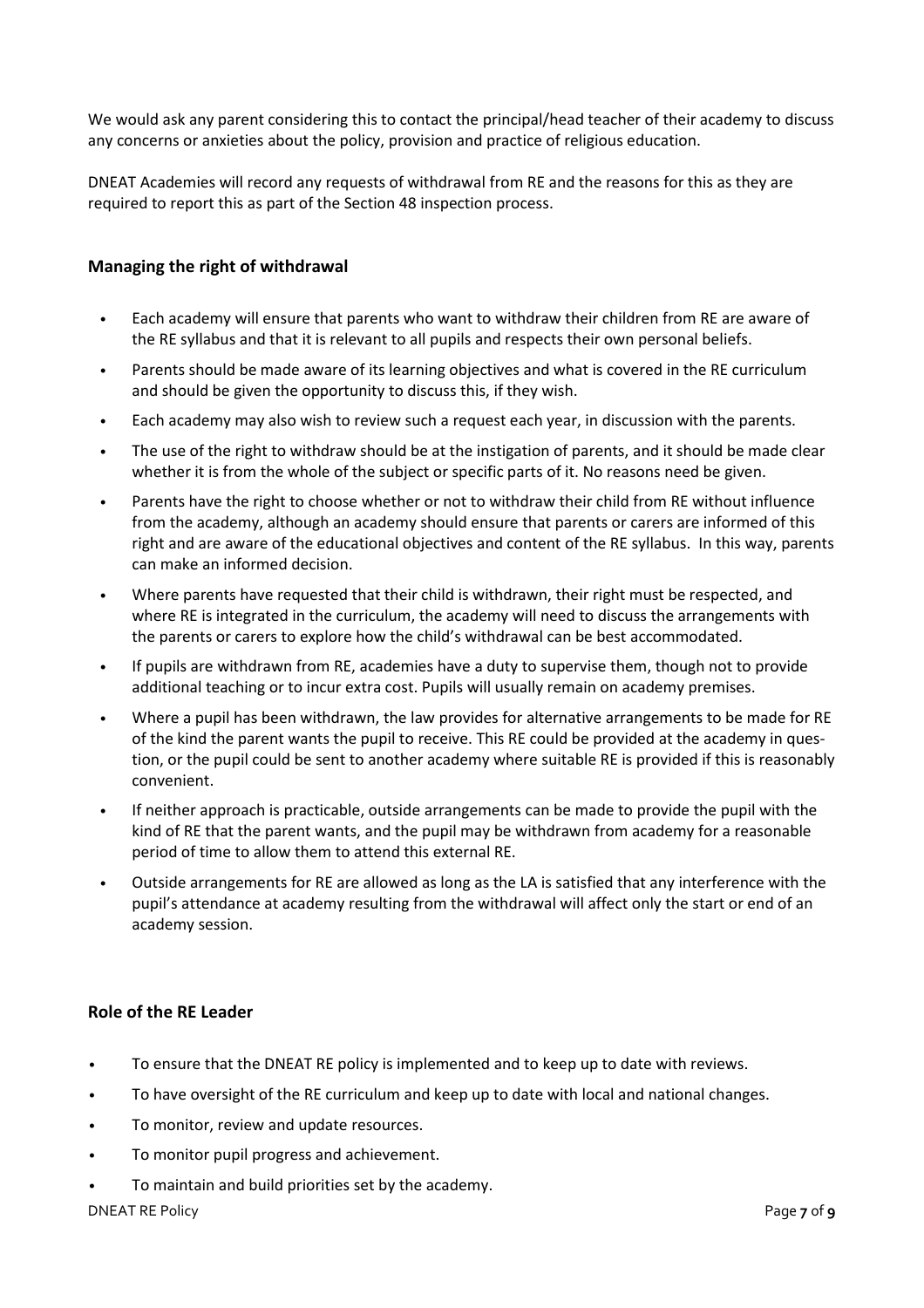- To develop links with the Church and Diocese.
- To coach, mentor and support teachers in developing their strengths in teaching RE, including planning, arranging and delivering CPD as appropriate.
- To liaise with parents to ensure all children receive their entitlement.
- To undertake the duties and responsibilities set out in the RE Subject Leader Job Description and review this annually with senior leaders as part of their performance management.

# **Entitlement and Inclusion - EAL, SEN, More Able**

All children are entitled to access a broad and balanced curriculum at an appropriate level. Teachers should include a range of teaching styles and groupings to allow all children to make progress. Every child should be given opportunity to develop their skills independently and in groups, enhancing their own confidence and self–esteem.

### **Resources**

There is a wide range of resources to support the teaching of RE in DNEAT academies. Each academy has its own resources, and some are also available centrally at the Diocesan Resource Centre or through the Diocese website.

# **Parental and Community Involvement**

Parents are encouraged to involve themselves in RE within each academy. Parents are invited into the academy to look at their children's work, and a report on their child's standard and progress in RE is given out annually. The community is encouraged to support the teaching of RE through visits and visitors, eg: the children visit the church to learn about concepts such as salvation

### **Professional Development**

Whole staff and individual training needs will be identified through the Academy's self-evaluation process and staff appraisal. The aspiration is for every academy to achieve the RE Quality Mark and DNEAT's strategic plan and professional development supports this aim.

In addition, DNEAT provides mandatory training and development for all academies in the Global Neighbours Scheme, and RE for ECTs. It also offers a termly RE ambassador session which focusses on curriculum, pedagogy and an evidence-led research project linked to RE that runs across a full academic year. The quality and impact of training is evaluated and reported to trustees and used to identify good practice to share.

# **The contribution RE makes to other curriculum aims**

### *Spiritual, moral, social and cultural development*

Section 78 (1) of the 2002 Education Act states that all pupils should follow a balanced and broadly based curriculum which 'promotes the spiritual, moral, cultural, social, mental and physical development of pupils and of society, and prepares pupils for the opportunities, responsibilities and experiences of later life'. Examining and exploring religions and beliefs, through the distinct knowledge, understanding and skills contained in RE, is essential to achieving these aims. Exploring the concepts of religion and belief and their